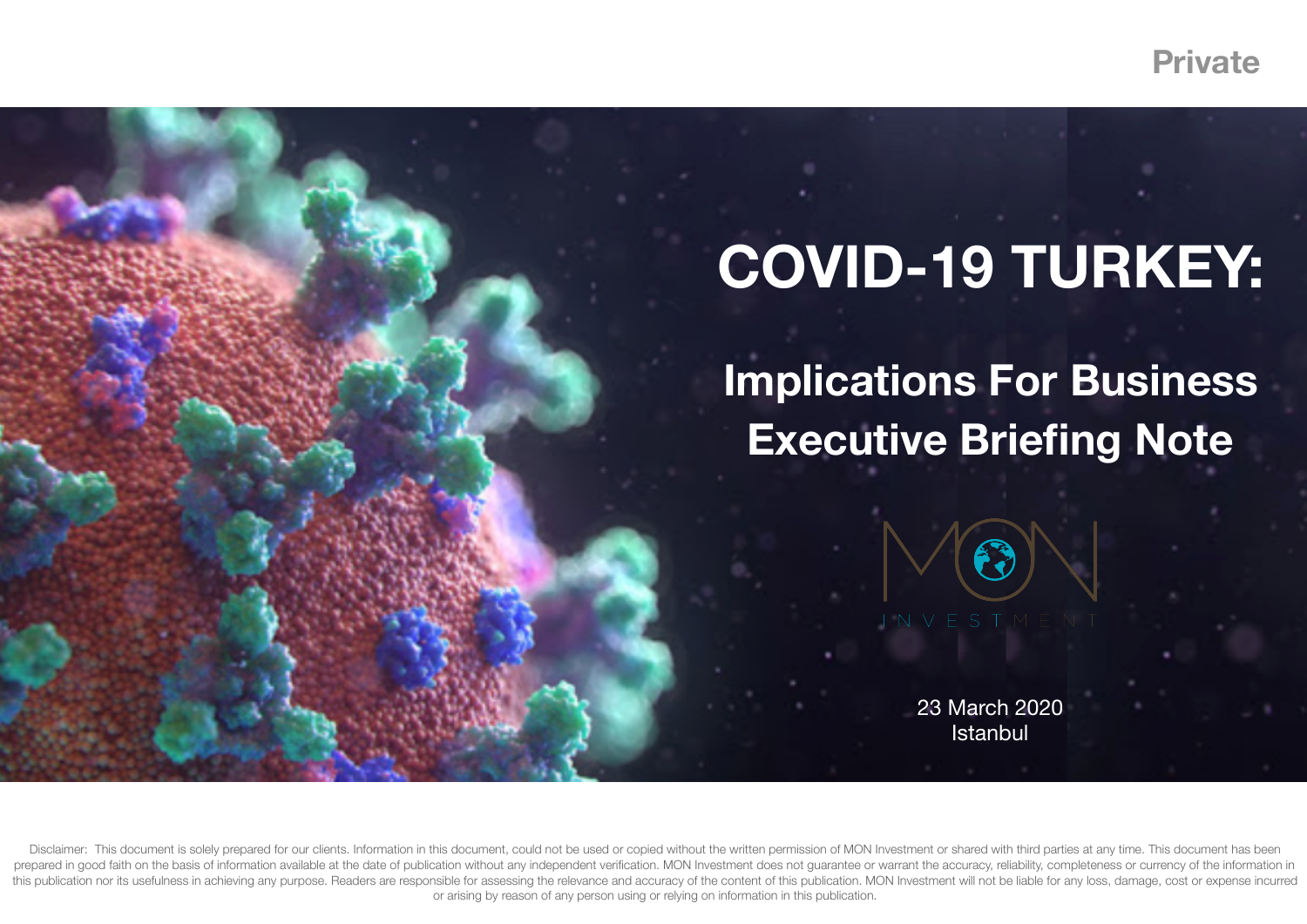

The coronavirus outbreak is first and foremost a human tragedy, affecting hundreds of thousands of people. It is also having a growing impact on the global economy. Turkey is located close to major epicentres of coronavirus outbreaks. This together with its geo-strategic position as a hub and transit point for international passengers, places Turkey at a high risk. However, to Turkey's advantage, the country has well established and functional systems of governance, translating into world class service delivery in as far as social services, health services, municipal services and general public infrastructure is concerned. In addition, Turkey established a dynamic and responsive Presidential system of government, that demonstrably can react and adapt to various shocks to its socioeconomic structure.

At the time of writing, there have been more than 350,000 confirmed cases of COVID-19 and more than 15,000 deaths from the disease in the world. Older people, especially, are at risk. More than 140 countries and territories have reported cases; more than 80 have confirmed local transmission. Even as the number of new cases in China is falling (to less than 10, on some days), it is increasing exponentially in Italy (doubling approximately every three days). China's share of new cases has dropped from more than 90 percent a month ago to less than 1 percent today.

In Turkey, the number of confirmed cases are 1.236, number of deaths are 30 as of today.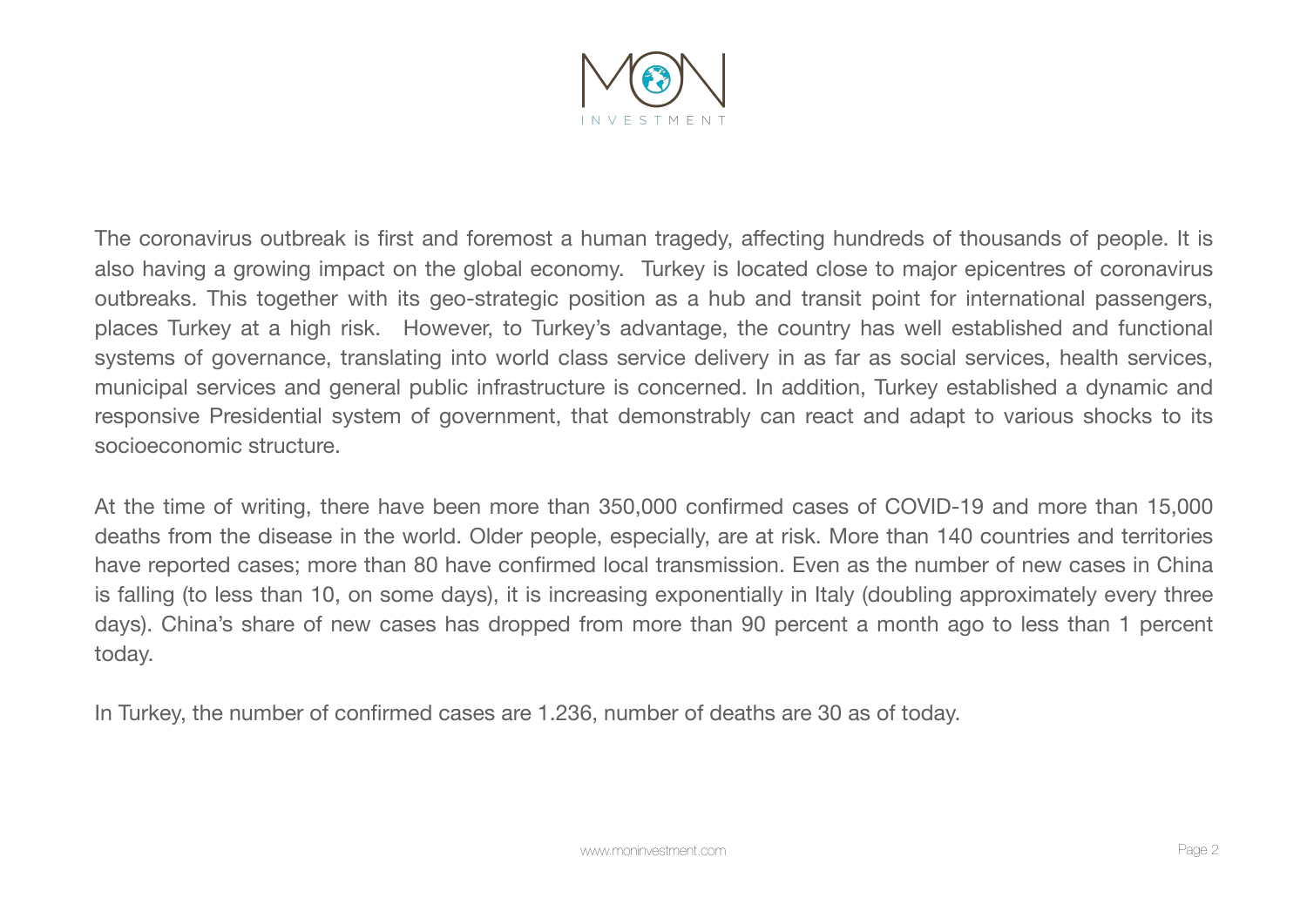

## Outbreak Of Coronavirus in Turkey

As the Coronavirus broke out in Turkey, the Turkish government took a gradual and systematic approach to containing the virus and 'flattening the curve'. Health Minister, Dr. Fahrettin Koca, founder of a private Medical University and former Chairman of a Private Hospital Group, has effectively become the government lead in guiding the country through the crisis, with President Erdogan focused on the performance of the economy and rallying the nation around government efforts to contain the outbreak. Turkey has maintained an effective and transparent communications strategy, with Dr Koca giving televised and comprehensive updates on the status of the outbreak, daily.

## Government Measures And Public Healthcare Capacity

As recently as April 2019, the Turkish Ministry of Health published an updated anti-pandemic plan. Some countries have opted for total lockdowns, others have favoured going the route of developing herd immunity whilst others have focused on a strategy of widespread screening/testing and containment. The Turkish government appears to have adopted a strategy of a moderate mix of each, as required.

Turkey initially banned large gatherings. This was followed by a ban on leaving the home for the most vulnerable- those that may not develop immunity to the virus, such as the aged (over 65 years of age) and those with chronic illnesses. However, whilst imposing these bans, government took the unprecedented and proactive measure of ensuring delivery of food, groceries and other necessities to those affected by the restrictions.

In addition, government has rolled out a plan to distribute masks to vulnerable groups, whilst technical vocational training centres would be utilised to produce masks, in order to meet national demand. Currently, Turkey has a production capacity of over 1 000 000 masks per day (prior to these measures).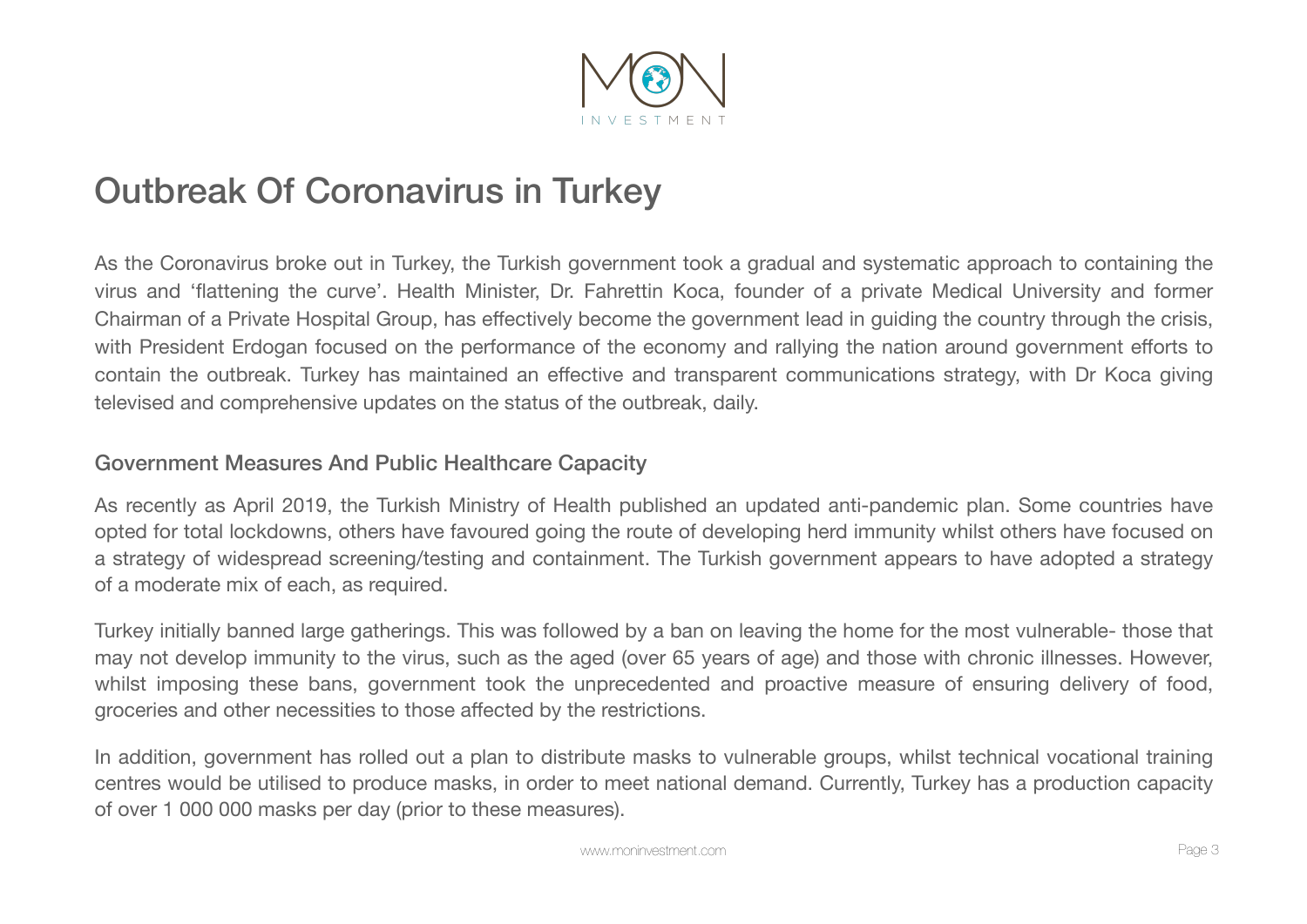

Government has suspended the mandatory requirement for refiners to blend automotive fuels with bioethanol, in order to make ethanol available for production of items such hand sanitisers and anti- bacterial formulations.

As of April 2017, 16 new City Hospitals have either been completed or are nearing completion. The majority of these have a capacity of over 1000 beds, whilst two of these exceed 3500 beds, making these two hospitals amongst the largest hospitals in the world. Turkey has an ICU bed capacity of 46 beds per 100 000 people, whilst Germany and the USA have 29,2 and 34,7 beds per 100 000 people respectively. The Health Ministry announced that it has 99 797 rooms available for isolation and intensive care.

Other measures that have been gradually and systematically implemented include shutdown of restaurants, universities, seamless transition to structured home based and online schooling by The Ministry of Education through dedicated channels and daily disinfection of transport infrastructure.

These measures were implemented within two weeks. Most land borders have been shut whilst all passenger flights are suspended, with 5 countries exempted.

## Economic Measures

Turkey has one of the youngest populations in the world. The President announced a \$15 Billion stimulus package. This package seeks to inject cash directly into the economy and specifically to the most vulnerable segments of society through Turkeys social security system. The policy rate was cut 100 basis points by the Central Bank, which also increased limits for banks to utilise FX funds to issue TL loans, with access to a discounted fund if these are directed to the real sector

The stimulus package afforded tax breaks to the most affected sectors, whilst a directive has been issued to banks to accept loan, restructuring and refinancing requests from firms. Loan payments on trade finance are postponed 3 months with no interest, whilst The Credit Guarantee Fund for SME's will be doubled to TL 50 Billion and export credit would be increased.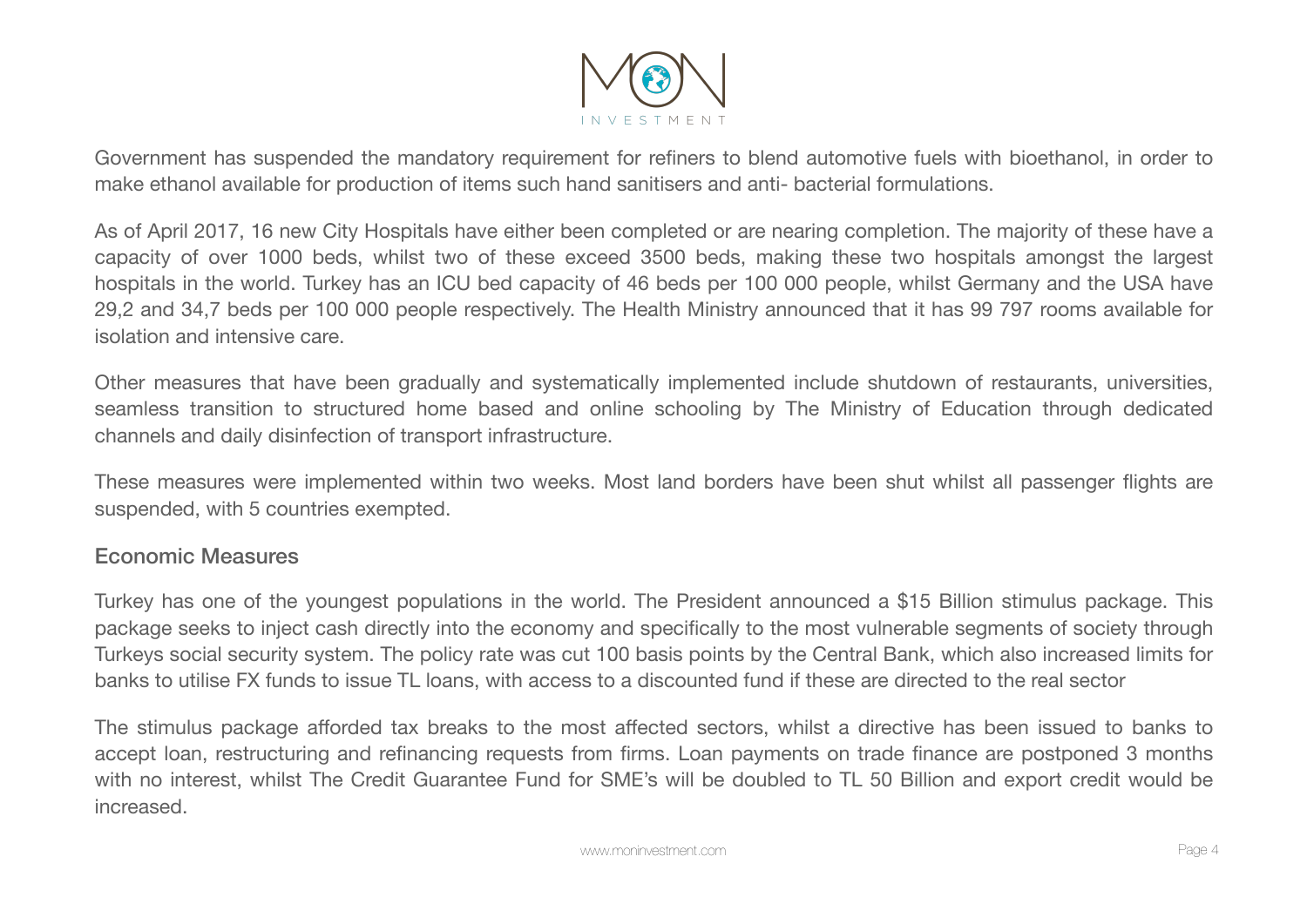

As global supply chains are disrupted, most global brands would naturally look away from China and Europe, towards other manufacturing hubs such as Turkey to meet consumer demand. The primary contributor to production costs for Turkey, is natural gas which is imported. As oil prices drop so does Turkey's current account deficit. For each \$6 decline in oil prices, Turkey's current account deficit reduces by \$1 Billion.

Turkey's devalued currency offers value for money and opportunity for potential investors in Turkish stocks and real estate. The devalued Lira would also boost tourism and drive export demand, which would increase production output. Whilst Turkey's tourism sector would suffer in the short term, if the pandemic is contained systematically, Turkey stands to capture a larger segment of global market share in the long term.

A current report by one of the leading management consulting firms projects two outlooks;

The first scenario, the epidemic peaks in the northern hemisphere, testing catches up with need and restrictions pay off. The epidemic proves seasonal and the epidemic upticks in the Southern Hemisphere, where governments are better prepared to deal with epidemic. Central Banks provide the required support to banks and there is a delayed recovery. If this scenario plays out, the above measures and Turkey's overall industrial capacity, places it in an advantageous position to increase its market share across all sectors as Europe, China & North America struggle and markets are reconfigured. There is general optimism that the global market share for Turkish producers would increase in contrast to market share prior to the pandemic, as other major producers struggle to recover, and oil prices decline.

The second scenario projects that the global response to the epidemic is not effective with prolonged contraction in the global economy. In this scenario, countries with younger populations are less affected. Should this scenario play out, Turkey would likewise be placed in an advantageous position, given that it has one of the youngest populations in the world. 24% percent of its population is under the age of 14, whilst 16% of the population is between 14 and 25 and 43% between 25 and 54. Only 7,79% of its population is over 65.